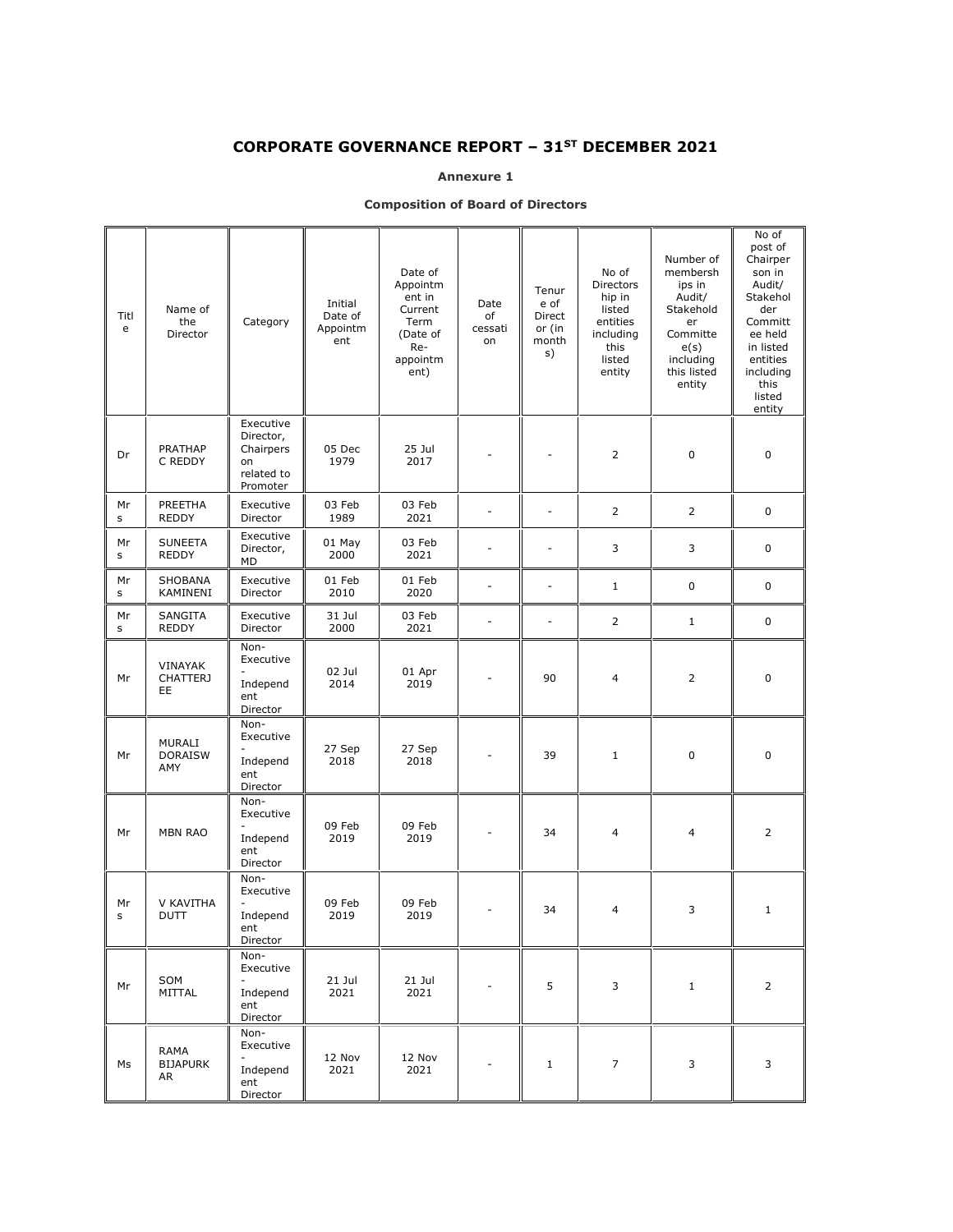#### Composition of Committee

| <b>Audit Committee</b>              |                                                      |                               |                             |
|-------------------------------------|------------------------------------------------------|-------------------------------|-----------------------------|
| <b>Name of Committee</b><br>members | Category                                             | Date of<br><b>Appointment</b> | Date of<br><b>Cessation</b> |
| <b>MBN RAO</b>                      | Non-Executive - Independent Director,<br>Chairperson | 09-02-2019                    |                             |
| V KAVITHA DUTT                      | Non-Executive - Independent Director,<br>Member      | 01-04-2019                    |                             |
| <b>VINAYAK CHATTERJEE</b>           | Non-Executive - Independent Director,<br>Member      | 21-07-2021                    |                             |

| Nomination and remuneration committee |                                                      |                        |                             |
|---------------------------------------|------------------------------------------------------|------------------------|-----------------------------|
| <b>Name of Committee</b><br>members   | Category                                             | Date of<br>Appointment | Date of<br><b>Cessation</b> |
| <b>VINAYAK CHATTERJEE</b>             | Non-Executive - Independent Director,<br>Chairperson | 06-09-2018             |                             |
| <b>MBN RAO</b>                        | Non-Executive - Independent Director,<br>Member      | 01-04-2019             |                             |
| <b>MURALI DORAISWAMY</b>              | Non-Executive - Independent Director,<br>Member      | 30-05-2019             |                             |

| <b>Stakeholders Relationship Committee</b> |                                                 |                        |                             |
|--------------------------------------------|-------------------------------------------------|------------------------|-----------------------------|
| <b>Name of Committee</b><br>members        | Category                                        | Date of<br>Appointment | Date of<br><b>Cessation</b> |
| V KAVITHA DUTT                             | Non-Executive - Independent Director,<br>Member | 01-04-2019             |                             |
| PREETHA REDDY                              | Executive Director, Member                      | 03-03-2001             |                             |
| SUNEETA REDDY                              | Executive Director, Member                      | 03-03-2001             |                             |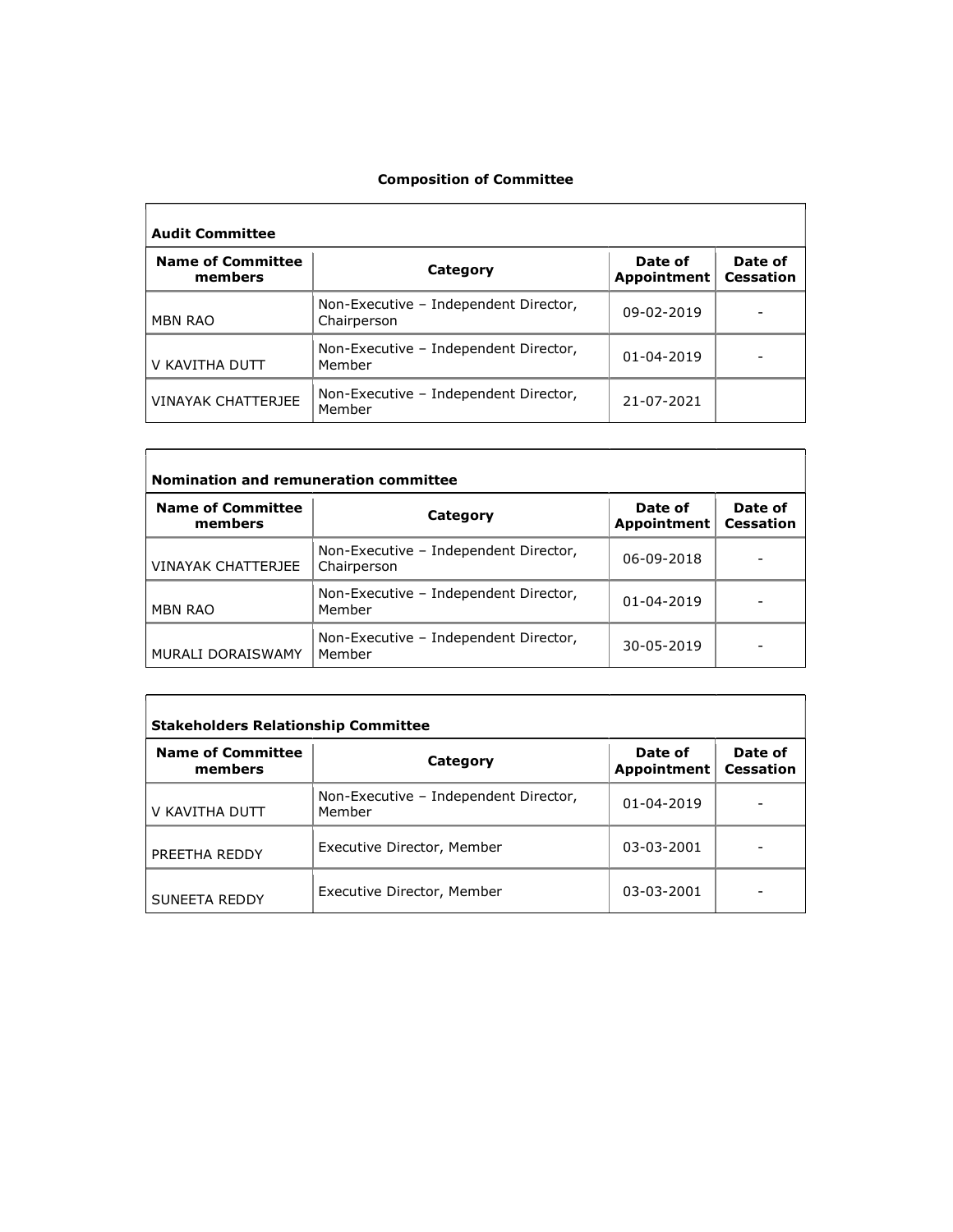| <b>Risk Management Committee</b>    |                                                 |                        |                             |
|-------------------------------------|-------------------------------------------------|------------------------|-----------------------------|
| <b>Name of Committee</b><br>members | Category                                        | Date of<br>Appointment | Date of<br><b>Cessation</b> |
| SUNEETA REDDY                       | Executive Director, Chairperson                 | 31-03-2015             |                             |
| PREETHA REDDY                       | Executive Director, Member                      | 31-03-2015             |                             |
| <b>VINAYAK CHATTERJEE</b>           | Non-Executive - Independent Director,<br>Member | 31-03-2015             |                             |
| DR K HARIPRASAD                     | Member, Member                                  | 31-03-2015             |                             |
| DR SATYABHAMA                       | Member, Member                                  | 31-03-2015             |                             |

| <b>Corporate Social Responsibility Committee</b> |                                                 |                        |                             |
|--------------------------------------------------|-------------------------------------------------|------------------------|-----------------------------|
| <b>Name of Committee</b><br>members              | Category                                        | Date of<br>Appointment | Date of<br><b>Cessation</b> |
| PRATHAP C REDDY                                  | Executive Director, Chairperson                 | 12-08-2014             |                             |
| PREETHA REDDY                                    | Executive Director, Member                      | 12-08-2014             |                             |
| <b>SANGITA REDDY</b>                             | Executive Director, Member                      | 13-11-2017             |                             |
| SUNEETA REDDY                                    | Executive Director, Member                      | 12-11-2021             |                             |
| <b>MBN RAO</b>                                   | Non-Executive - Independent Director,<br>Member | 01-04-2019             |                             |
| MURALI DORAISWAMY                                | Non-Executive - Independent Director,<br>Member | 01-04-2019             |                             |

#### Meeting of Board of Directors

| Date(s) of meeting (if any)<br>in the previous quarter | quarter                        | Date(s) of meeting (if   Maximum gap between any two<br>any) in the relevant $\vert$ consecutive meeting (in number<br>of days) |
|--------------------------------------------------------|--------------------------------|---------------------------------------------------------------------------------------------------------------------------------|
| $13th$ August 2021                                     |                                |                                                                                                                                 |
|                                                        | 12 <sup>th</sup> November 2021 | 90                                                                                                                              |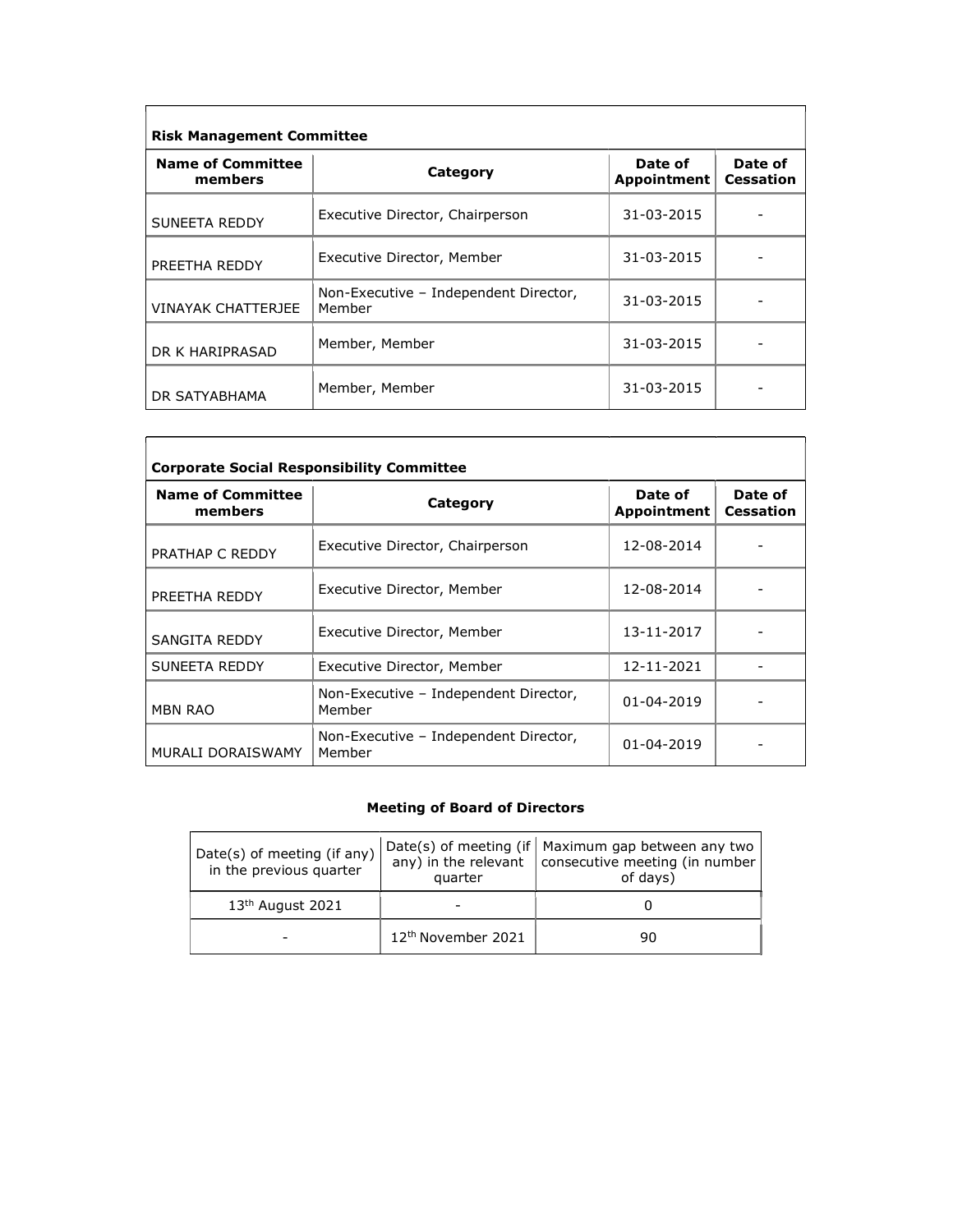# Meeting of Committees

| Name of Committee                          | $Date(s)$ of<br>meeting of<br>the committee<br>in the<br>relevant quarter | Whether<br>requirement of<br>Quorum met<br>(details) | $Date(s)$ of<br>meeting<br>of the<br>committee in<br>the previous<br>quarter | Maximum gap<br>between any two<br>consecutive<br>meetings<br>(in number of<br>days) |
|--------------------------------------------|---------------------------------------------------------------------------|------------------------------------------------------|------------------------------------------------------------------------------|-------------------------------------------------------------------------------------|
| <b>Audit Committee</b>                     |                                                                           | Yes,                                                 | 12 Aug 2021                                                                  | 0                                                                                   |
| <b>Audit Committee</b>                     | 11 Nov 2021                                                               | Yes,                                                 |                                                                              | 90                                                                                  |
| Stakeholders Relationship<br>Committee     |                                                                           | Yes,                                                 | 09 Jul 2021                                                                  |                                                                                     |
| Stakeholders Relationship<br>Committee     | 08 Oct 2021                                                               | Yes,                                                 |                                                                              |                                                                                     |
| Nomination and<br>remuneration committee   |                                                                           | Yes,                                                 | 19 Jul 2021                                                                  |                                                                                     |
| Nomination and<br>remuneration committee   | 11 Nov 2021                                                               | Yes,                                                 |                                                                              |                                                                                     |
| <b>CSR and Sustainability</b><br>Committee | 12 Nov 2021                                                               | Yes,                                                 |                                                                              |                                                                                     |

# Related Party Transactions

| Subject                                                                                                   | Compliance<br>status<br>(Yes/No/NA) | If status is "No"<br>details of<br>non-compliance |
|-----------------------------------------------------------------------------------------------------------|-------------------------------------|---------------------------------------------------|
| Whether prior approval of audit committee obtained                                                        | Yes                                 |                                                   |
| Whether shareholder approval obtained for material RPT                                                    | ΝA                                  |                                                   |
| Whether details of RPT entered into pursuant to omnibus<br>approval have been reviewed by audit committee | Yes                                 |                                                   |